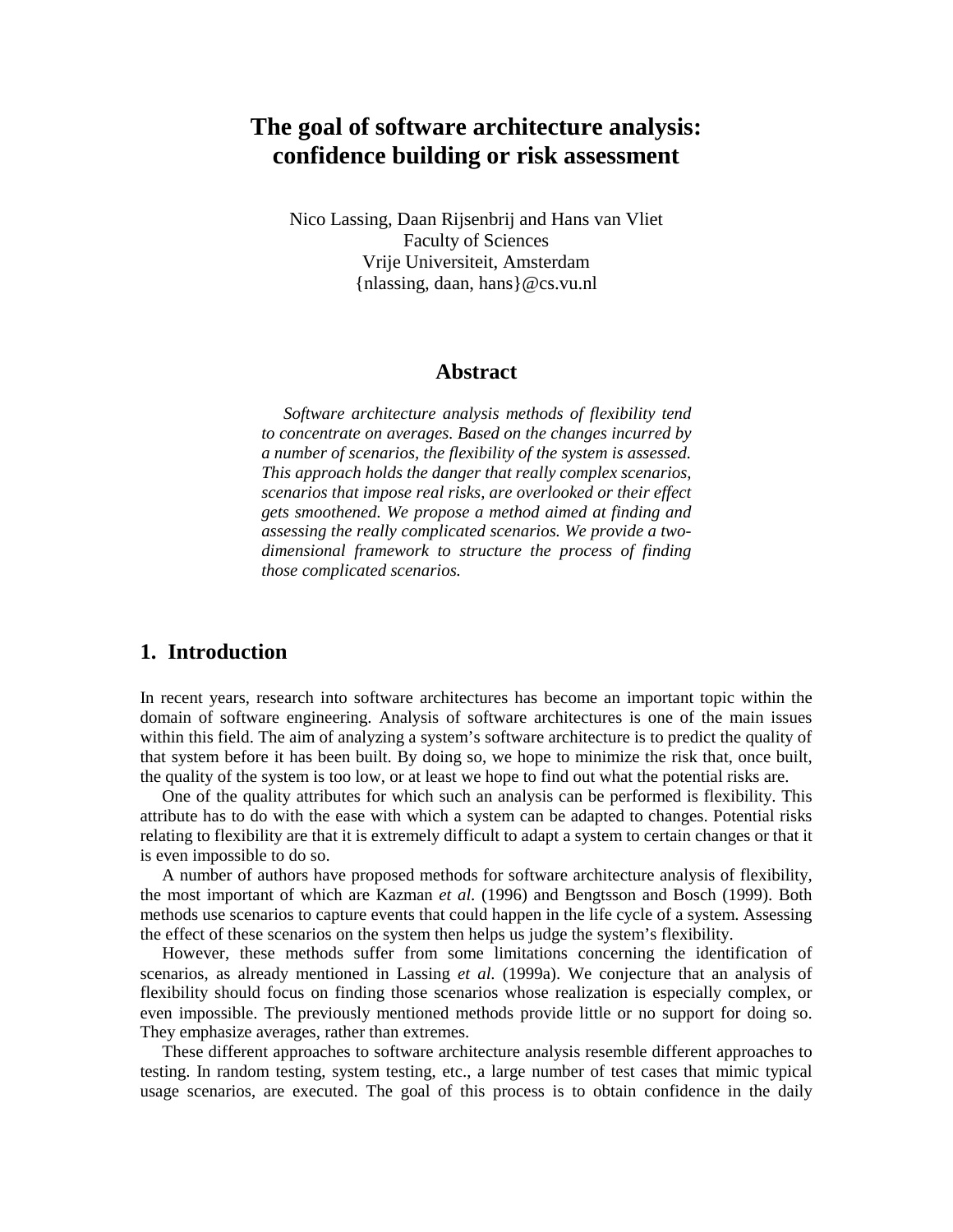operation of a software system. The intention of functional and structural testing methods, on the other hand, is to provoke failure behavior (see van Vliet (1993)). In a somewhat similar vein, the goal of current methods for software architecture analysis is to obtain confidence that the average maintenance costs will be reasonable. The goal of the method we advocate is to reveal risks.

Section 2 describes flexibility at the software architecture level. Section 3 discusses possible goals of software architecture analysis. Section [4](#page-3-0) introduces a two-dimensional framework to classify scenarios, and explains how we can use this framework is software architecture analysis.

### **2. Flexibility at the software architecture level**

More and more organizations turn to describing the software architecture of the information systems they are building. One of the most important reasons for doing so is that the software architecture represents the first design decisions for that system, with respect to the structure of the system, such as the division of the system in components, the relation between these components and the relation between the system and its environment. By explicitly laying down these decisions, we are able to analyze their appropriateness and correct them if necessary. We can distinguish two reasons why it is important to do so:

- 1. These decisions have a major impact on the quality of the resulting system
- 2. These decisions are very expensive to change at a later stage

Bass *et al.* (1998) claim that the software architecture inhibits or enables a system's quality attributes. If we focus on the quality attribute flexibility, this means that the decisions made in the software architecture have a large influence on the effort that is needed to adapt a system to changes. The most important reason for this is that the software architecture decides on the distribution of functionality of the system over its components, the relationships between these components and the relationship between the system and its environment. These decisions determine which components and relations have to be adapted as a result of certain changes and this in turn has a great impact on the effort needed to implement the changes. So, the software architecture has a great influence on the flexibility of a system.

However, there are a number of restrictions. First of all, making the 'right' decisions in the software architecture is not a guarantee for flexibility; other steps in the development process are important as well. For instance, suppose that the software architecture is such that just one component of the system has to be adapted because of a change but that the implementation of this component is hardly documented. It may then be very difficult to implement that change. On the other hand, there are alternative ways to achieve flexibility. For instance, some of the existing CASE-tools enable us to specify a system and then generate source code for different technical environments. Using these tools, adapting the system to changes in the technical environment is just a matter of regenerating the system with different parameters. So, although a system's software architecture influences its flexibility, other factors should not be ignored.

## **3. Confidence building versus risk assessment**

A number of authors have proposed methods for software architecture analysis of flexibility (or modifiability or maintainability as some of them call it), such as Kazman *et al.* (1996) and Bengtsson and Bosch (1999). These methods use scenarios to analyze the flexibility of a system. A scenario is a potential event that can occur in the life cycle of a system. If the event occurs, the system has to be adapted. Assessing the effect of these scenarios provides insight into the flexibility of the system.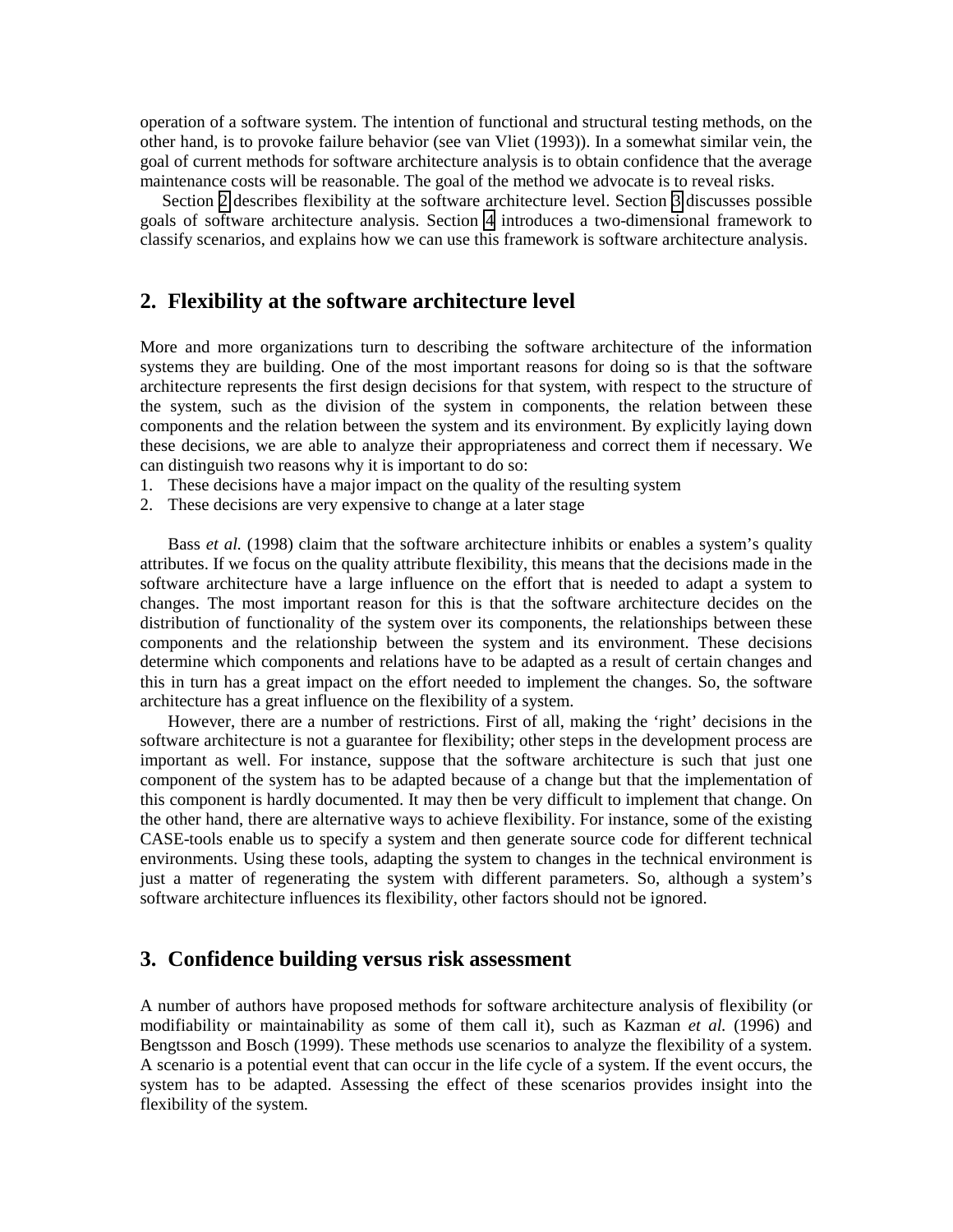We can distinguish at least three approaches to software architecture analysis of flexibility. The first approach is to use software architecture analysis to predict the total maintenance effort that is needed in the life cycle of a system. This allows us to estimate the average cost of maintaining the system. Figure 1 shows a hypothetical example of the result of this approach.



**Figure 1: Estimating the average cost of maintenance** 

This approach is taken by Bengtsson and Bosch in their method, in which they use a costfunction of the following form  $(C_m:$  total cost of maintenance;  $p(sc_i)$ : probability of occurrence of scenario *i*;  $C$ (sc<sub>i</sub>): cost of implementing scenario *i*):

$$
C_m = \sum_{i=0}^{n} p(sc_i) \cdot C(sc_i)
$$

A possible extension to this approach is to include the variance in our analysis. We could, for instance, look for the '80%-interval' of the scenarios. This provides us insight in the variation of the cost of the various scenarios, or in other words how much the maintenance cost in a year is likely to deviate from the average cost. This is illustrated in Figure 2.



**Figure 2: The variation** 

Neither of these methods tells us anything about the quality of the scenarios, or when to stop inventing new ones. It is not unthinkable that a lot of 'easy' scenarios are being developed, thus giving a false impression of the system's quality. The unconscious goal of the analysis process may be to convince oneself of the superior quality of this architecture. This danger may hold the more if the architects themselves are involved in the analysis. In software testing, it is sometimes stated that a test is only useful if it reveals a fault. Pursuing this analogy, we may state that a scenario is only useful if the changes it induces are difficult to accomplish. So, in our view the search for scenarios should be aimed at discovering the outliers shown in [Figure 3](#page-3-0).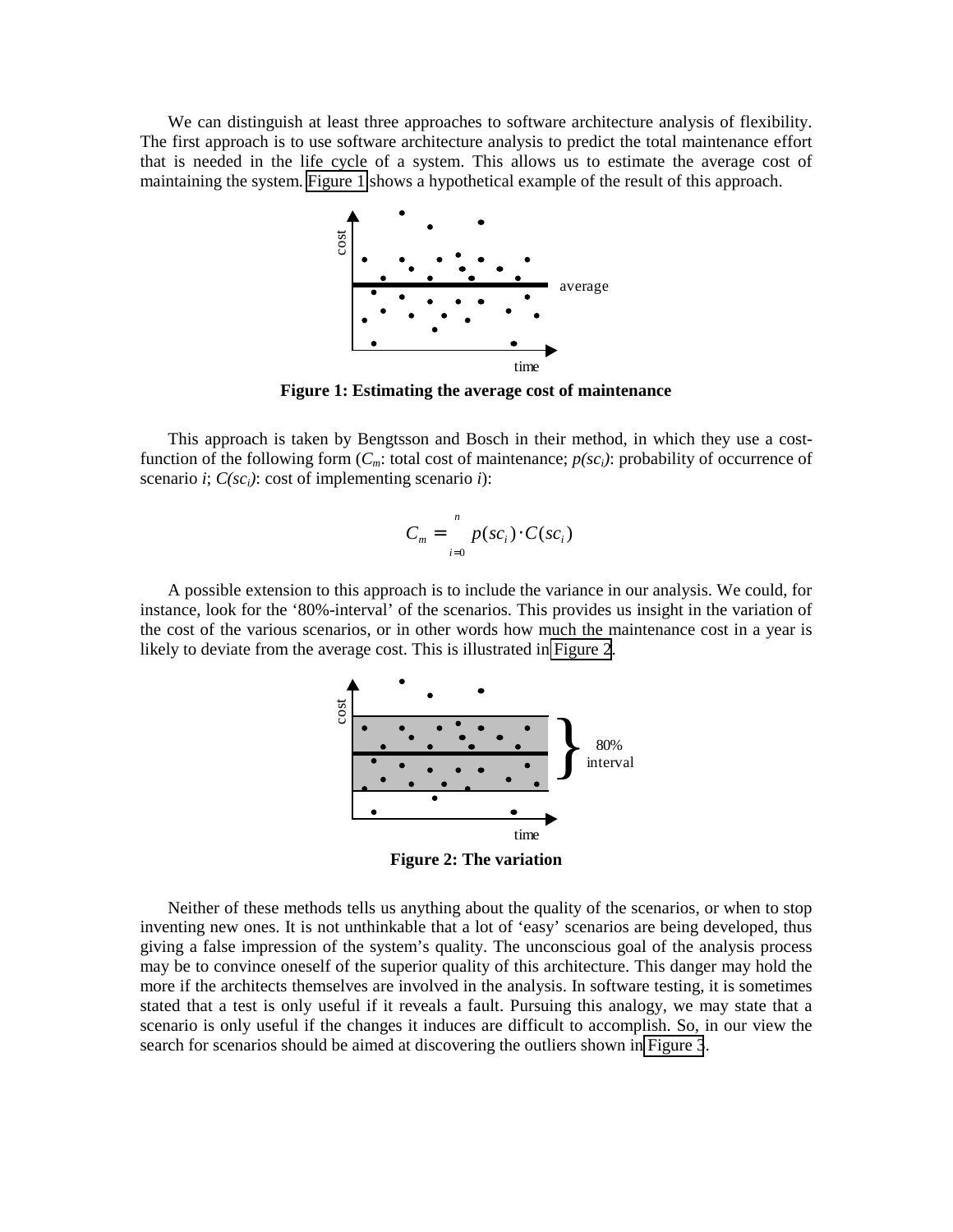<span id="page-3-0"></span>

**Figure 3: Discovering outliers** 

## **4. Towards a taxonomy of changes**

Existing methods for software architecture analysis of flexibility have little support for finding outliers. Their approach is to look for scenarios that are likely to happen and then assess their impact. We propose an approach that is based on the opposite, namely to look for scenarios that are complicated and only then to judge whether these are likely to happen. This approach builds on the definition of a number of categories of scenarios of which we know that they are hard to implement. In Lassing *et al.* (1999b) we report on a number of factors which influence the complexity of changes associated with scenarios. Based on these factors we have defined the following categories of complex scenarios:

- 1. Scenarios that require adaptations to the system, which have external effects: when the changes necessary for these scenarios are applied to system, other systems have to be adapted as well.
- 2. Scenarios that require adaptations to the environment of the system, which in turn affect the system itself: in this case, the environment is the source of changes to which system has to be adapted.
- 3. Scenarios that require adaptations to the macro architecture: these scenarios require changes to the relationship between the system and other systems
- 4. Scenarios that require adaptations to the micro architecture: these scenarios require changes to the internal structure of the system
- 5. Scenarios that introduce version conflicts: these scenarios require changes to components that are shared by several systems, which leads to distinct versions of these components and then causes conflicts.

The main difference between scenarios of the first category and those of the second category is the initiator of the scenario. In the first case, the owner of the system initiates the scenarios and in second case, the scenarios are initiated by the owner of another system. This means that for scenarios of the first category, the owner of the system has to convince others of the importance of these scenarios. Scenarios of the second category, on the other hand, may be forced upon the owner of the system and the system has to be adapted, whether the owner likes it or not. So, the environment can be both a complicating factor in the implementation of scenarios, as in the first case, or a source of changes, as in the second case. This is one of the reasons why we have decided to view a system's software architecture on two levels: (1) the role of the system within the environment, which we call the macro architecture, and (2) the internal structure of the system, which we call the micro architecture.

This brings us to the third and fourth categories, which are the scenarios that require adaptations to the micro architecture or the macro architecture. Adaptations to the software architecture, either macro or micro, should be prevented as much as possible, because they are the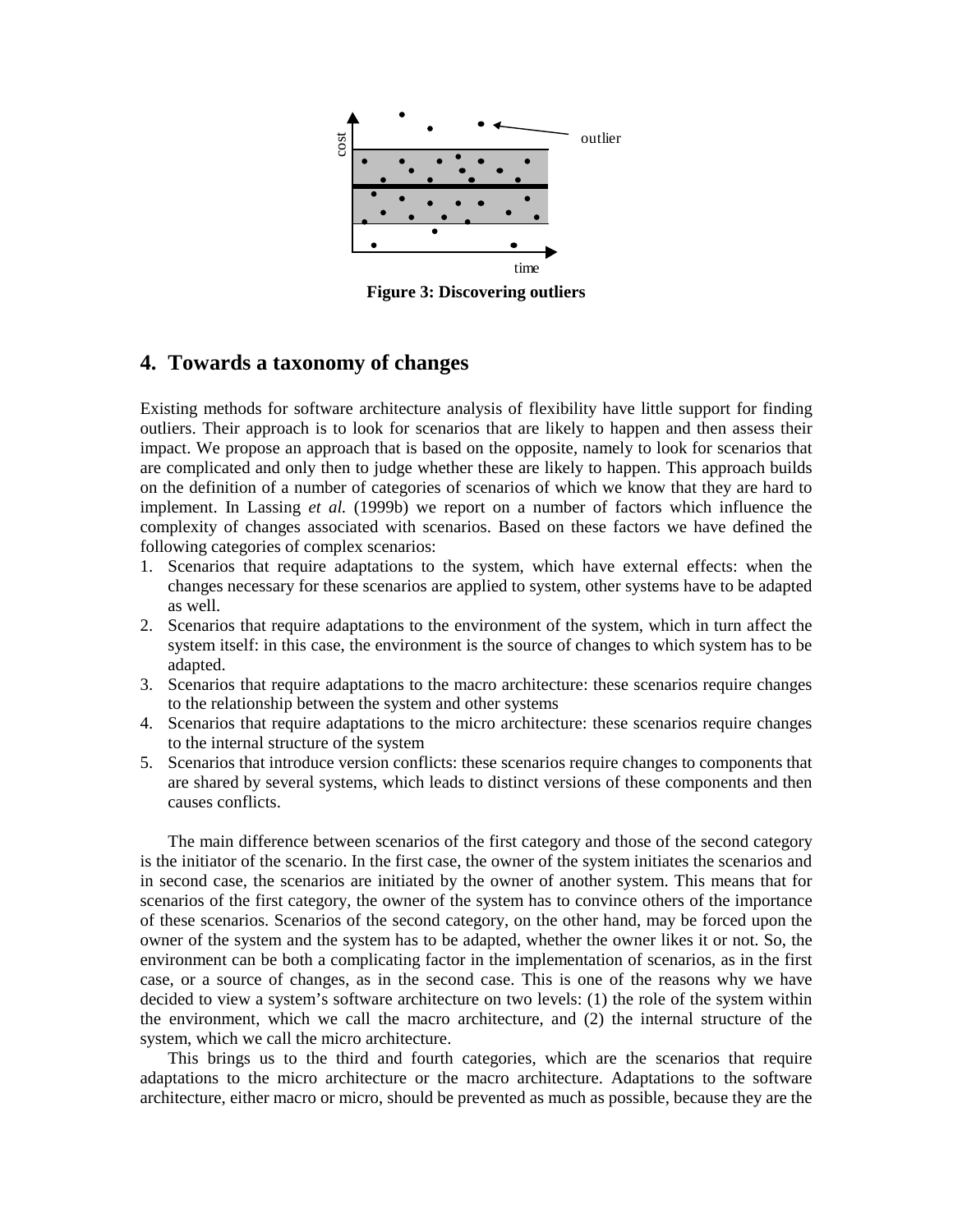most radical type of changes. Not only do they affect the internals of a number of components, but they also affect the way in which these components collaborate.

The fifth and final category we have defined are the scenarios that introduce version conflicts. This problem may occur in a situation where components are shared by several systems. When a system then requires changes to one of these components, different versions of this component may be introduced. Problems may then arise when these versions conflict. This means that the corresponding scenario cannot be implemented as such.

The changes that are incurred by scenarios may come from a number of sources. We distinguish the following four sources of changes:

- I. Functional requirements
- II. Quality requirements
- III. External components used
- IV. Technical environment

The first source of changes is the set of functional requirements. Examples of changes in the functional requirements are features that have to be added or unwanted functionality that has to be deleted. The second source of changes is the set of quality requirements. Changes that can occur in the quality requirements are, for instance, the need for increased performance or the need for increased security. The third source of changes is the set of external components used. When these components change, the system may have to be adapted. This situation often occurs when a system makes use of components of another system, or when generic components are shared by a number of systems. The main problem is that these components are often owned by others, which means that the owner of the system concerned does not have full control over them. As a result, these changes are sometimes forced upon the system and its owner. Something similar applies to the fourth source of changes, namely the technical environment. In more and more organizations the technical environment is shared by several systems. So, just like the external components it could happen that the system has to be adapted to changes that are initiated by others than the owner of the system concerned. This is something that has to be taken into account when analyzing a system's (in)flexibility.

We can combine the categories of complex scenarios with these sources of changes. This leads to the following two-dimensional framework that may help us discover complicated scenarios:

|                                                                             | Source I:<br>Changes in the<br>functional<br>requirements | Source II:<br>Changes in the<br>quality<br>requirements | Source III:<br>Changes in the<br>external<br>components | Source IV:<br>Changes in the<br>technical<br>environment |
|-----------------------------------------------------------------------------|-----------------------------------------------------------|---------------------------------------------------------|---------------------------------------------------------|----------------------------------------------------------|
| Category 1: Adaptations<br>to the system with<br>external effects           |                                                           |                                                         |                                                         |                                                          |
| Category 2: Adaptations<br>to the environment with<br>effects on the system |                                                           |                                                         |                                                         |                                                          |
| Category 3: Adaptations<br>to the macro architecture                        |                                                           |                                                         |                                                         |                                                          |
| Category 4: Adaptations<br>to the micro architecture                        |                                                           |                                                         |                                                         |                                                          |
| Category 5: Introduction<br>of version conflicts                            |                                                           |                                                         |                                                         |                                                          |